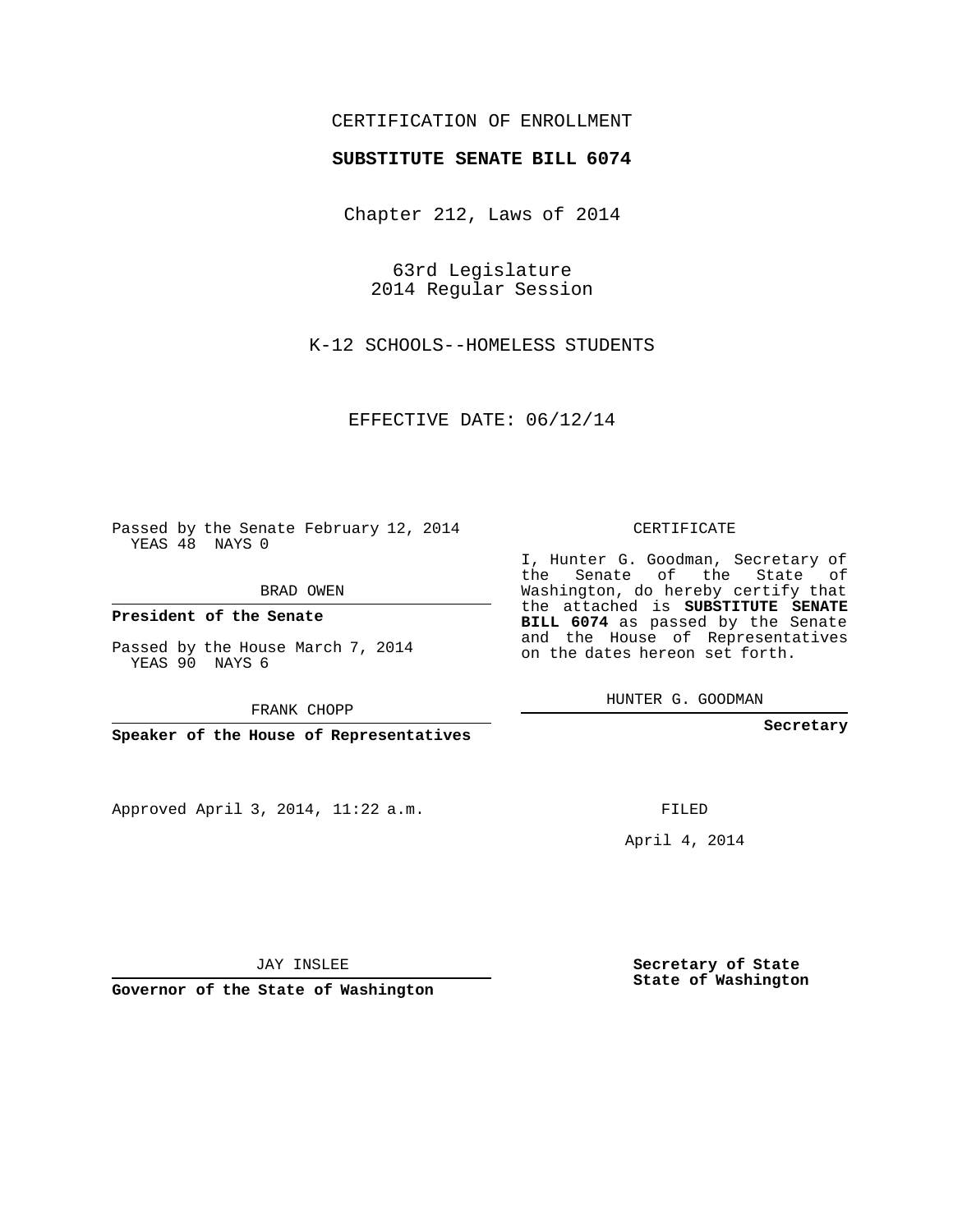## **SUBSTITUTE SENATE BILL 6074** \_\_\_\_\_\_\_\_\_\_\_\_\_\_\_\_\_\_\_\_\_\_\_\_\_\_\_\_\_\_\_\_\_\_\_\_\_\_\_\_\_\_\_\_\_

\_\_\_\_\_\_\_\_\_\_\_\_\_\_\_\_\_\_\_\_\_\_\_\_\_\_\_\_\_\_\_\_\_\_\_\_\_\_\_\_\_\_\_\_\_

Passed Legislature - 2014 Regular Session

## **State of Washington 63rd Legislature 2014 Regular Session**

**By** Senate Early Learning & K-12 Education (originally sponsored by Senators Frockt, O'Ban, Mullet, Litzow, Rolfes, Fain, Billig, Rivers, Hasegawa, Kohl-Welles, Conway, Keiser, McAuliffe, Darneille, Fraser, Ranker, Kline, and Brown)

READ FIRST TIME 02/04/14.

 AN ACT Relating to improving educational outcomes for homeless students; amending RCW 28A.300.540 and 28A.175.010; adding a new section to chapter 28A.320 RCW; and creating a new section.

BE IT ENACTED BY THE LEGISLATURE OF THE STATE OF WASHINGTON:

 NEW SECTION. **Sec. 1.** The legislature finds that since the 2005-06 school year, the number of homeless students identified in the K-12 public school system has been increasing. The legislature further finds that there are additional homeless students who are not identified by schools. The legislature intends to improve educational outcomes for homeless children by strengthening the ability of school districts to identify homeless students, establishing data reporting requirements, and distributing best practices and information regarding services and support for homeless students.

 **Sec. 2.** RCW 28A.300.540 and 2009 c 515 s 12 are each amended to read as follows:

 (1) By December 31, 2010, the office of the superintendent of public instruction shall establish a uniform process designed to track the additional expenditures for transporting homeless students,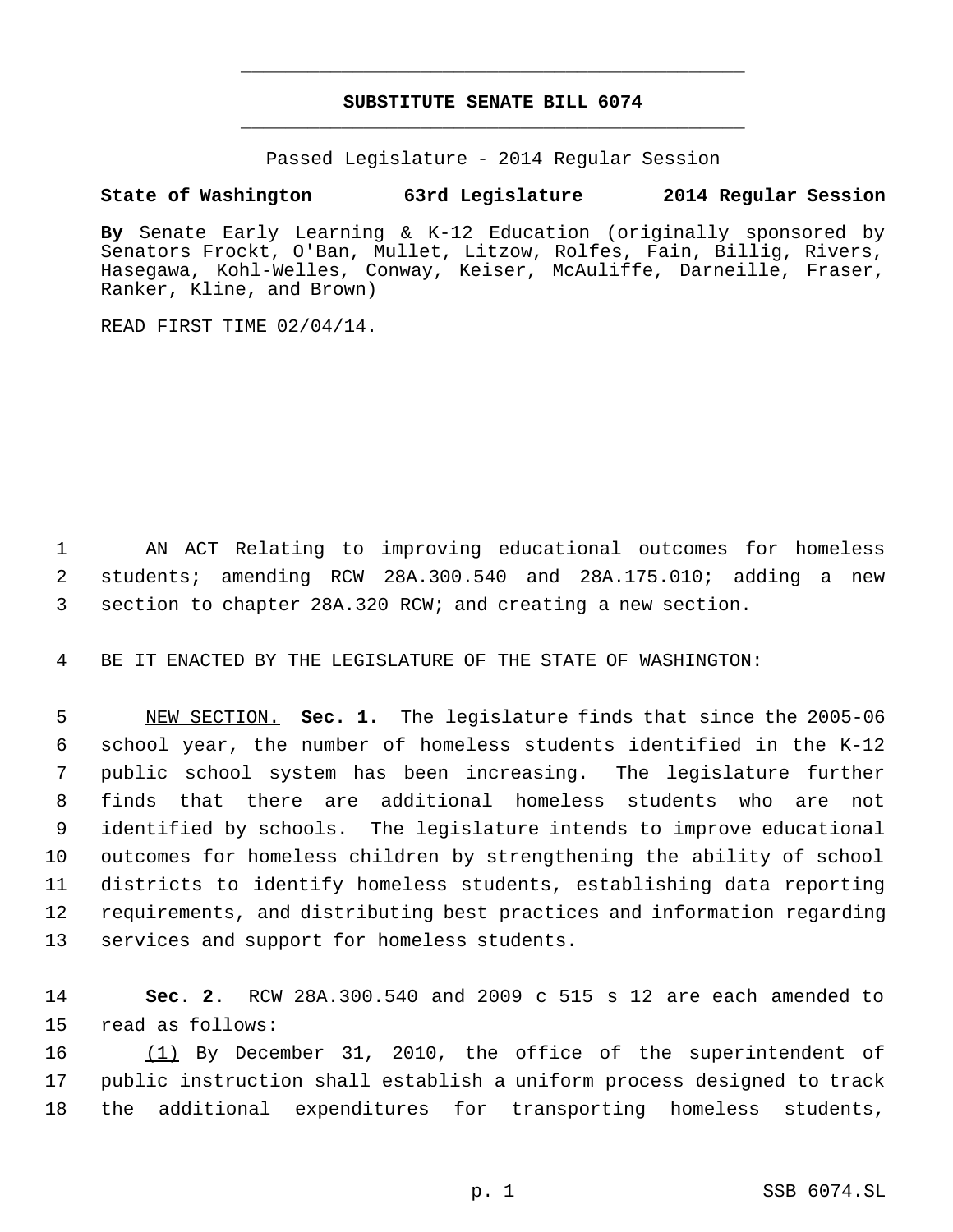including expenditures required under the McKinney Vento act, reauthorized as Title X, Part C, of the no child left behind act, P.L. 107-110, in January 2002. Once established, the superintendent shall adopt the necessary administrative rules to direct each school district to adopt and use the uniform process and track these expenditures. The 6 superintendent shall ((provide-information-annually-to-the-agency council on coordinated transportation, created in chapter 47.06B RCW, 8 on)) post on the superintendent's web site total expenditures related to the transportation of homeless students. (2)(a) By January 10, 2015, and every odd-numbered year thereafter, the office of the superintendent of public instruction shall report to 12 the governor and the legislature the following data for homeless students: (i) The number of identified homeless students enrolled in public schools; 16 (ii) The number of students participating in the learning 17 assistance program under chapter 28A.165 RCW, the highly capable program under chapter 28A.185 RCW, and the running start program under chapter 28A.600 RCW; and 20 (iii) The academic performance and educational outcomes of homeless students, including but not limited to the following performance and educational outcomes: 23 (A) Student scores on the statewide administered academic 24 assessments; (B) English language proficiency; (C) Dropout rates; (D) Four-year adjusted cohort graduation rate; (E) Five-year adjusted cohort graduation rate; (F) Absenteeism rates; (G) Truancy rates, if available; and (H) Suspension and expulsion data. (b) The data reported under this subsection (2) must include state and district-level information and must be disaggregated by at least the following subgroups of students: White, Black, Hispanic, American 35 Indian/Alaskan Native, Asian, Pacific Islander/Hawaiian Native, low income, transitional bilingual, migrant, special education, and gender. (3) By July 1, 2014, the office of the superintendent of public

instruction in collaboration with experts from community organizations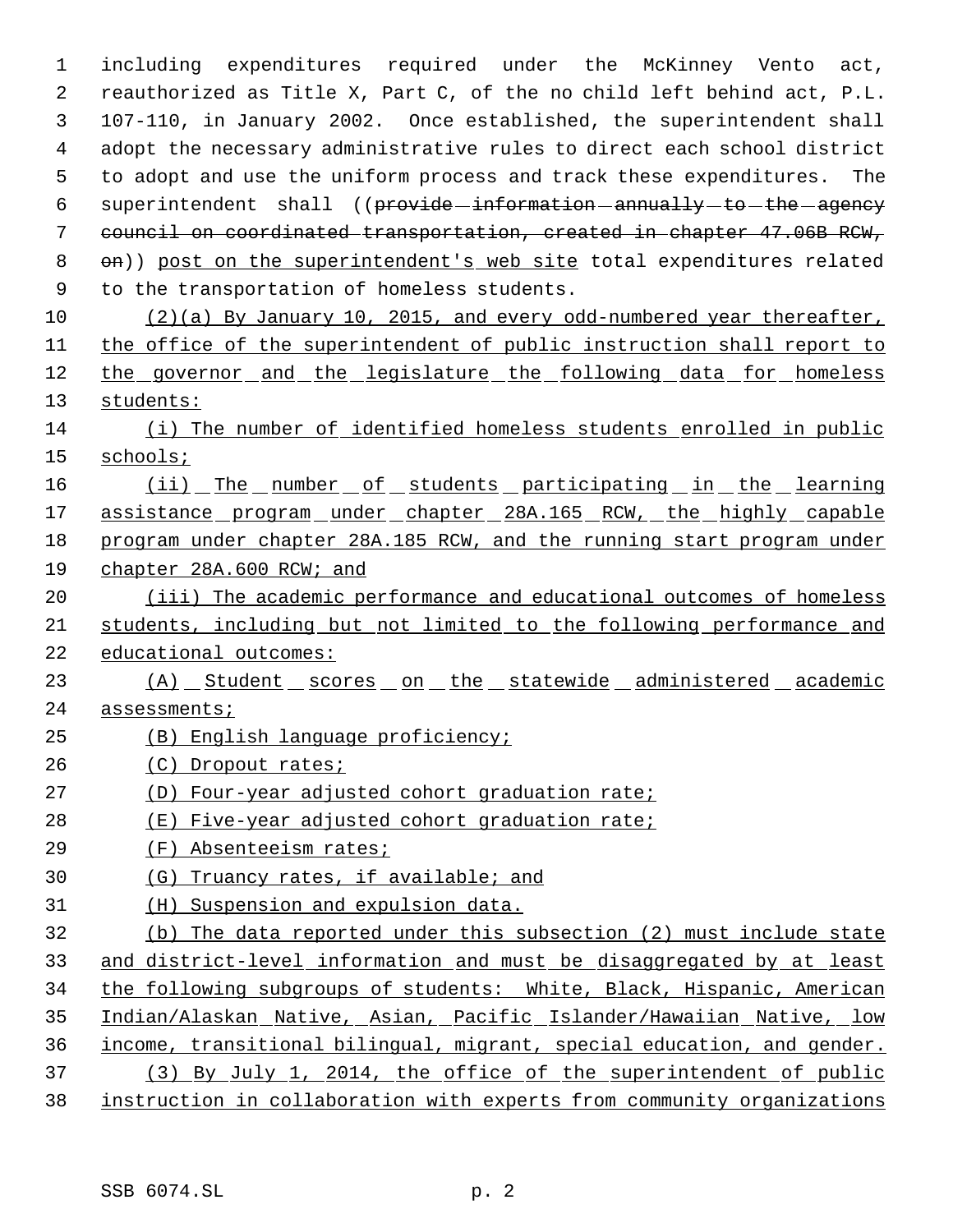1 on homelessness and homeless education policy, shall develop or acquire 2 a short video that provides information on how to identify signs that 3 indicate a student may be homeless, how to provide services and support 4 to homeless students, and why this identification and support is 5 critical to student success. The video must be posted on the superintendent of public instruction's web site.

 (4) By July 1, 2014, the office of the superintendent of public instruction shall adopt and distribute to each school district, best 9 practices for choosing and training school district-designated homeless 10 student liaisons.

 NEW SECTION. **Sec. 3.** A new section is added to chapter 28A.320 RCW to read as follows:

 (1) On an annual basis, each school district must strongly encourage:

 (a) All school staff to annually review the video posted on the office of the superintendent of public instruction's web site on how to identify signs that indicate a student may be homeless, how to provide services and support to homeless students, and why this identification and support is critical to student success to ensure that homeless students are appropriately identified and supported; and

 (b) Every district-designated homeless student liaison to attend trainings provided by the state to ensure that homeless children and youth are identified and served.

 (2) Each school district shall include in existing materials that are shared with students at the beginning of the school year or at enrollment, information about services and support for homeless students. School districts may use the brochure posted on the web site of the office of the superintendent of public instruction as a resource. Schools are also strongly encouraged to use a variety of communications each year to notify students and families about services and support available to them if they experience homelessness, including but not limited to:

(a) Distributing and collecting an annual housing intake survey;

(b) Providing parent brochures directly to students and families;

(c) Announcing the information at school-wide assemblies; or

 (d) Posting information on the district's web site or linking to the office of the superintendent of public instruction's web site.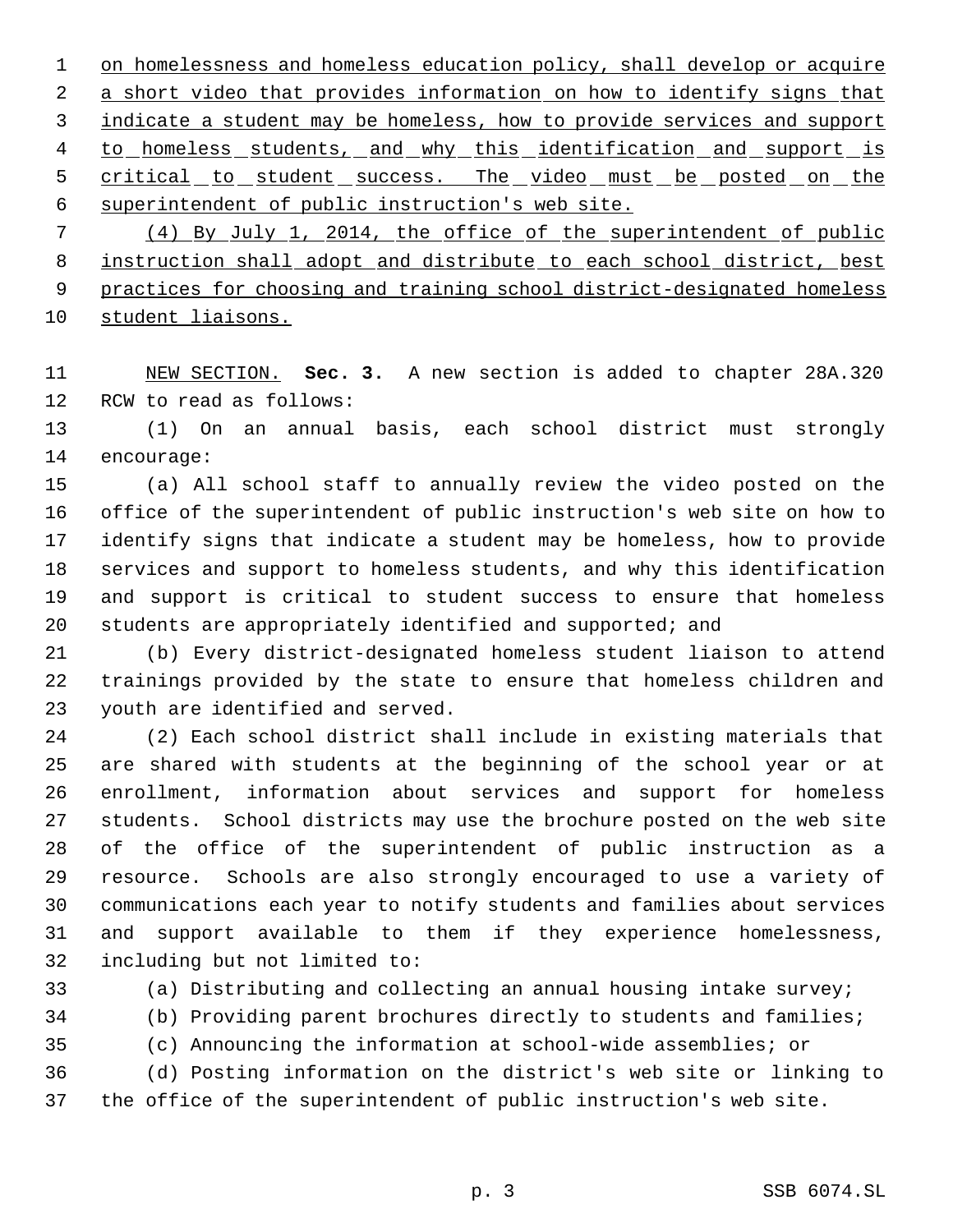**Sec. 4.** RCW 28A.175.010 and 2010 c 243 s 5 are each amended to read as follows: Each school district shall account for the educational progress of each of its students. To achieve this, school districts shall be required to report annually to the superintendent of public instruction: (1) For students enrolled in each of a school district's high school programs: (a) The number of students who graduate in fewer than four years; (b) The number of students who graduate in four years; (c) The number of students who remain in school for more than four years but who eventually graduate and the number of students who remain 13 in school for more than four years but do not graduate; (d) The number of students who transfer to other schools; (e) The number of students in the ninth through twelfth grade who drop out of school over a four-year period; and (f) The number of students whose status is unknown. (2) Dropout rates of students in each of the grades seven through twelve. (3) Dropout rates for student populations in each of the grades seven through twelve by: (a) Ethnicity; (b) Gender; 24 (c) Socioeconomic status; ((and)) (d) Disability status; and (e) Identified homeless status. (4) The causes or reasons, or both, attributed to students for having dropped out of school in grades seven through twelve. (5) The superintendent of public instruction shall adopt rules under chapter 34.05 RCW to assure uniformity in the information districts are required to report under subsections (1) through (4) of this section. In developing rules, the superintendent of public instruction shall consult with school districts, including administrative and counseling personnel, with regard to the methods through which information is to be collected and reported. (6) In reporting on the causes or reasons, or both, attributed to students for having dropped out of school, school building officials

shall, to the extent reasonably practical, obtain such information